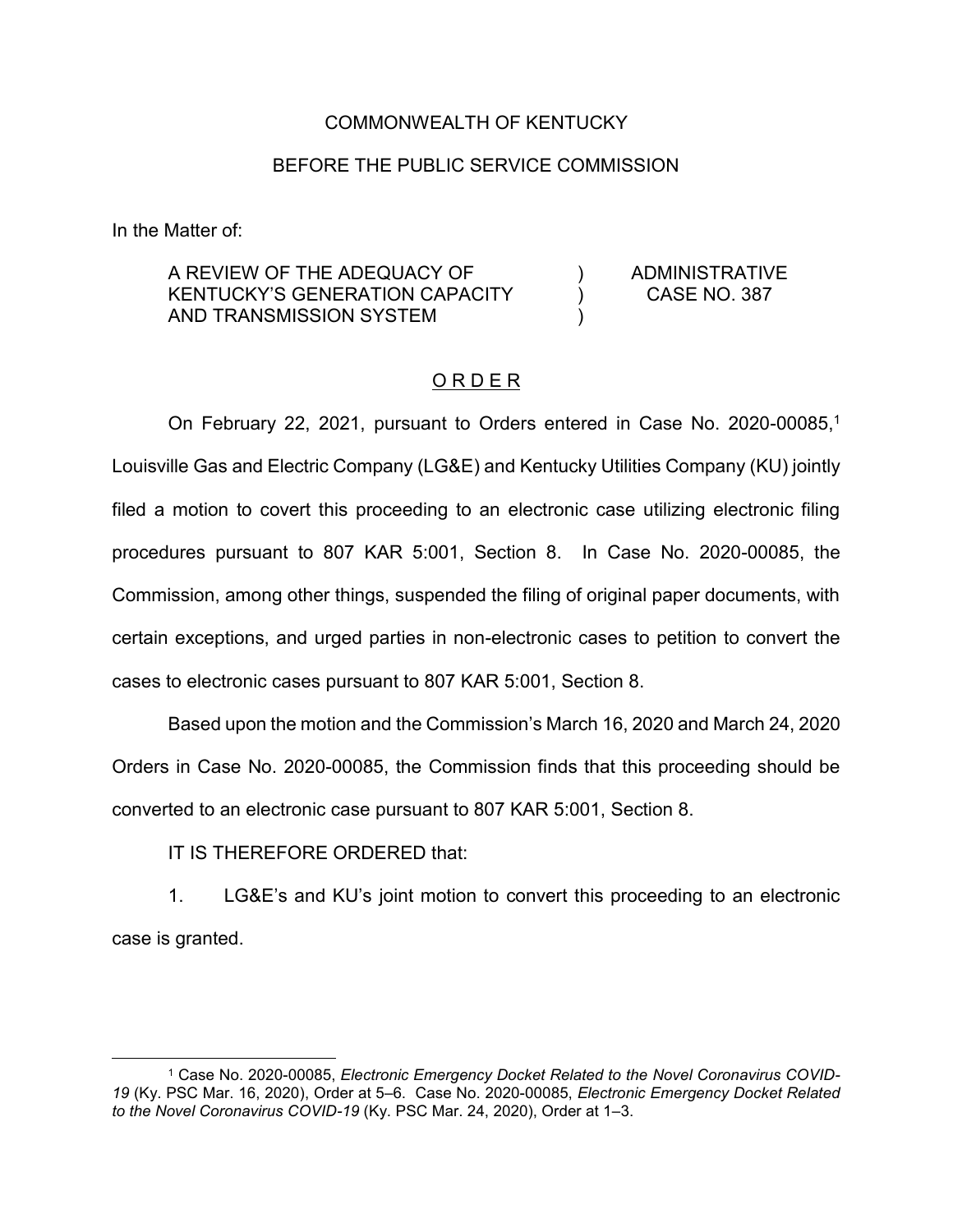2. Electronic filing procedures shall be followed, pursuant to 807 KAR 5:001, Section 8, for all filings in this case.

3. Parties shall upload an electronic version using the Commission's Electronic Filing System.

4. Pursuant to the Commission's March 16, 2020 and March 24, 2020 Orders in Case No. 2020-00085, parties shall not file an original paper copy of any documents in this proceeding until further order of the Commission. Upon an order lifting the current state of emergency, parties shall file original paper copies of electronic documents filed in this proceeding within 30 days of the lifting of the current state of emergency.

5. The style of this case is revised to read, "ELECTRONIC REVIEW OF THE ADEQUACY OF KENTUCKY'S GENERATION CAPACITY AND TRANSMISSION **SYSTEM** 

6. Pursuant to 807 KAR 5:001, Section 8(9), within seven days of entry of this Order, LG&E, KU, East Kentucky Power Cooperative, Inc., Kentucky Power Company, Duke Energy Kentucky, Inc., and Big Rivers Electric Corporation shall file a written statement with the Commission that:

a. Certifies that it, or its agent, possesses the facilities to receive electronic transmissions; and

b. Sets forth the electronic mail address to which all electronic notices and messages related to this proceeding should be served.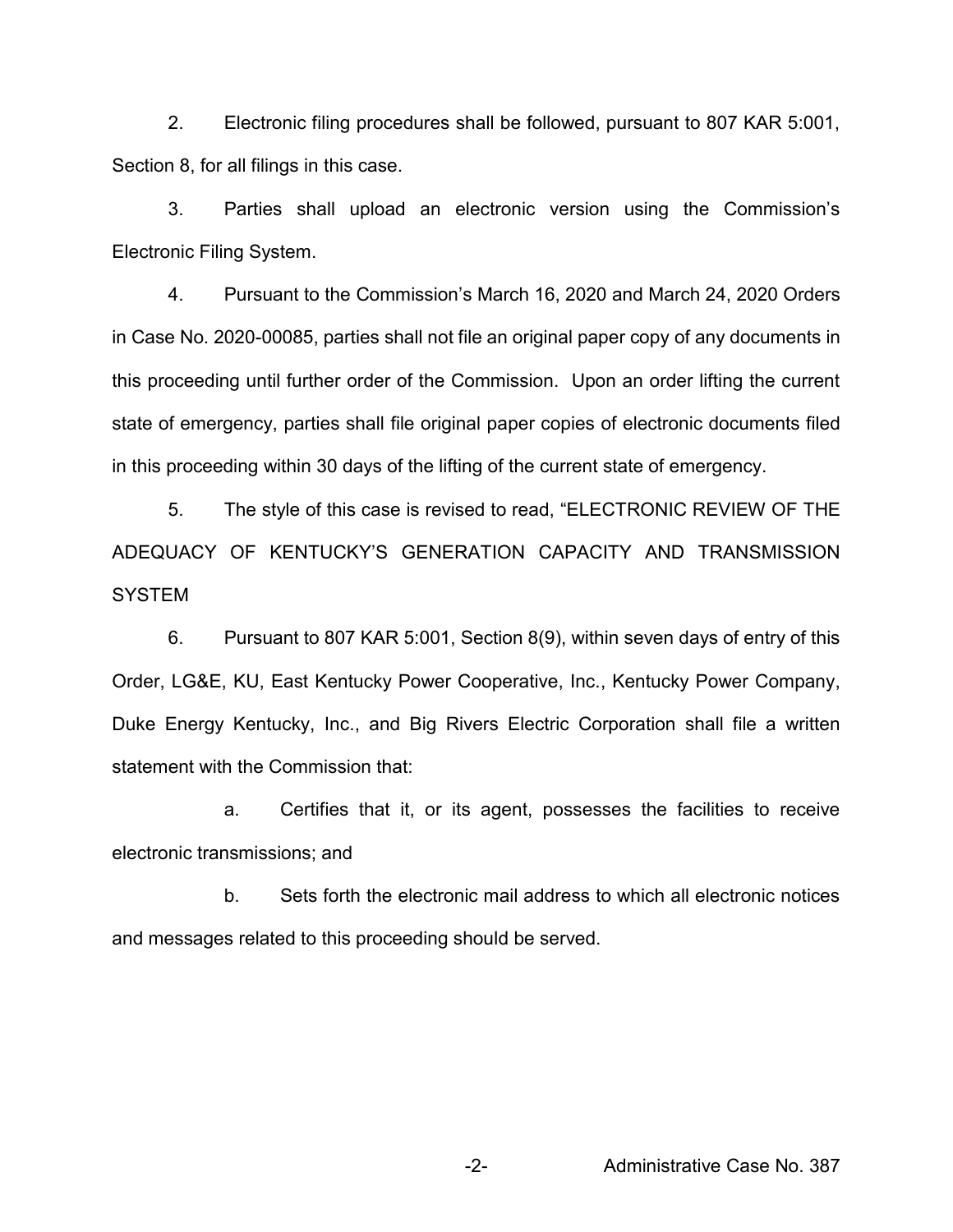By the Commission

## **ENTERED** MAR 11 2021 rcs KENTUCKY PUBLIC<br>SERVICE COMMISSION

ATTEST:

Le C. Sidwell

Executive Director

Administrative Case No. 387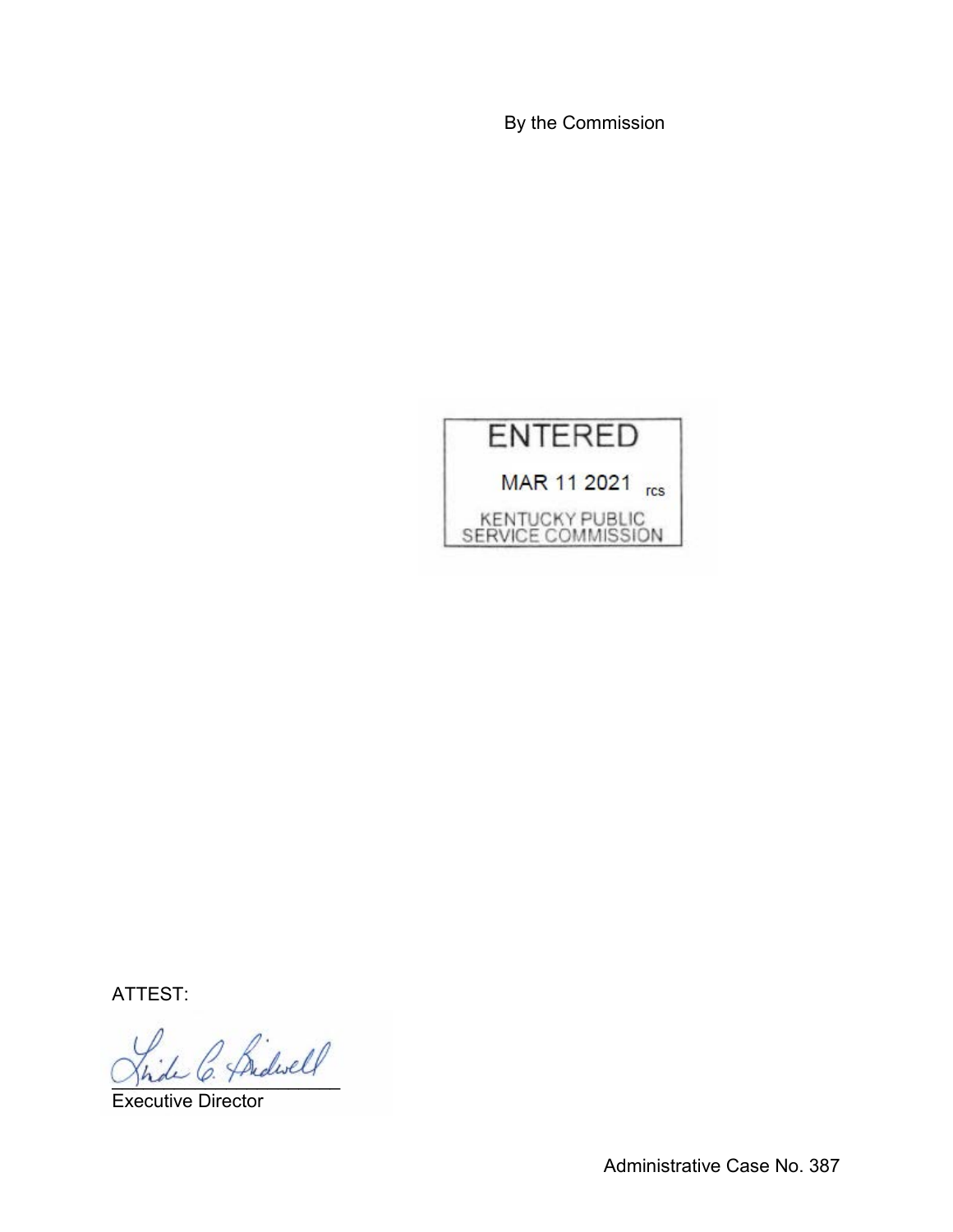Stanley K Conn Director of Power Production Owensboro Municipal Utilities 2070 Tamarack Road P.O. Box 806 Owensboro, KENTUCKY 42301

Mr. Robert L Madison 5407 Baywood Drive Louisville, KENTUCKY 40241-1318

Honorable William H Jones, Jr. Attorney at Law VanAntwerp Attorneys, LLP 1544 Winchester Avenue, 5th Floor P. O. Box 1111 Ashland, KENTUCKY 41105-1111

Honorable Patrick D Pace Kamuf, Yewell & Pace 221 West Second Street Owensboro, KENTUCKY 42303

John Wolfram Manager, Regulatory Policy/Strategy Louisville Gas and Electric Company 220 W. Main Street P. O. Box 32010 Louisville, KY 40202

Winfrey P Blackburn, Jr. Hertz Starks Building LLC 455 South Fourth St., Ste 230 Louisville, KENTUCKY 40202-2507

Albert Yockey Vice President Government Relations Big Rivers Electric Corporation 201 Third Street P. O. Box 24 Henderson, KY 42420

\*Honorable Allyson K Sturgeon Managing Senior Counsel - Regulatory & LG&E and KU Energy LLC 220 West Main Street Louisville, KENTUCKY 40202

\*Honorable Richard S Taylor Attorney at Law Capital Link Consultants 225 Capital Avenue Frankfort, KENTUCKY 40601

\*Honorable Charles A Lile Senior Corporate Counsel East Kentucky Power Cooperative, Inc. P. O. Box 707 Winchester, KY 40392-0707

\*Honorable David F Boehm Attorney at Law Boehm, Kurtz & Lowry 36 East Seventh Street Suite 1510 Cincinnati, OHIO 45202

\*Honorable Dennis G Howard II Assistant Attorney General Office of the Attorney General Office of Rate 700 Capitol Avenue Suite 20 Frankfort, KENTUCKY 40601-8204

\*Errol K Wagner Director Regulatory Services Kentucky Power Company 1645 Winchester Avenue Ashland, KY 41101

\*Honorable Frank N King, Jr. Attorney at Law Dorsey, Gray, Norment & Hopgood 318 Second Street Henderson, KENTUCKY 42420

\*James B Gainer VP,Federal Energy Policy Duke Energy P.O. Box 1006 526 S. Church Street Charlotte, NORTH CAROLINA 28201-1006

\*Honorable John H Conway Attorney at Law Brickfield, Burchette, Ritts & Stone, P.C. 1025 Thomas Jefferson Street, N.W. 8th Floor, West Tower Washington, DISTRICT OF COLUMBIA 20007

\*Honorable John J Finnigan, Jr. Senior Counsel The Union Light, Heat and Power Company 139 East Fourth Street Cincinnati, OH 45202

\*Honorable James M Miller Attorney at Law Sullivan, Mountjoy, Stainback & Miller, PSC 100 St. Ann Street P.O. Box 727 Owensboro, KENTUCKY 42302-0727

\*Honorable John N Hughes Attorney at Law 124 West Todd Street Frankfort, KENTUCKY 40601

\*Honorable Kevin F Duffy Attorney at Law American Electric Power Service Corporation 1 Riverside Plaza, 29th Floor Post Office Box 16631 Columbus, OHIO 43216

\*Honorable Linda S Portasik Senior Corporate Attorney Kentucky Utilities Company 220 W. Main Street P. O. Box 32010 Louisville, KY 40202